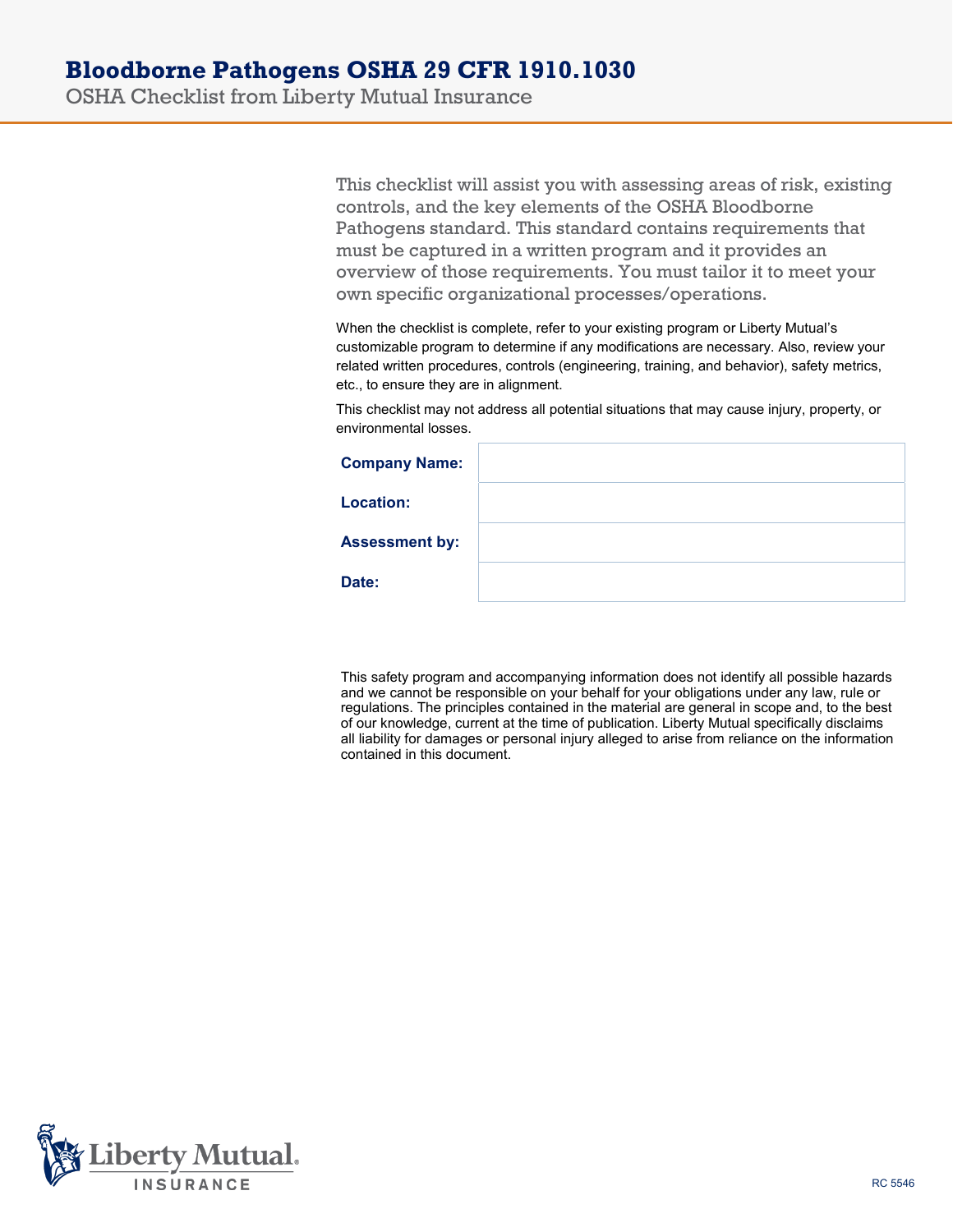| <b>OK</b> | No | <b>N/A</b> | <b>Key Elements</b>                                                                                                                                                 | <b>Assessment/Comments</b> |  |
|-----------|----|------------|---------------------------------------------------------------------------------------------------------------------------------------------------------------------|----------------------------|--|
|           |    |            | <b>Best Practices</b>                                                                                                                                               |                            |  |
|           |    |            | One key individual is responsible for overseeing the<br>Bloodborne Pathogen program that can make<br>decisions and take action to audit and improve the<br>program. |                            |  |
|           |    |            | Copies of the company policies and guidelines<br>regarding the program are available at the facility that<br>supports the various program elements.                 |                            |  |
|           |    |            | There is adequate communication about program<br>requirements among facility personnel.                                                                             |                            |  |
|           |    |            | Program team members receive adequate training<br>and education about the requirements to understand<br>the goals and policies of the site-specific program.        |                            |  |
|           |    |            | Managers, supervisors, and employees are evaluated<br>on their support of compliance programs during<br>personnel performance reviews.                              |                            |  |
|           |    |            | <b>Exposure Control Plan</b>                                                                                                                                        |                            |  |
|           |    |            | 1910.1030(c)(1)(i) A written Exposure Control Plan<br>(ECP) is:                                                                                                     |                            |  |
|           |    |            | Established.                                                                                                                                                        |                            |  |
|           |    |            | Reviewed.<br><b>The State</b>                                                                                                                                       |                            |  |
|           |    |            | • Updated annually with employee involvement.                                                                                                                       |                            |  |
|           |    |            | 1910.1030(c)(1)(iii) An updated plan is available to all<br>employees.                                                                                              |                            |  |
|           |    |            | <b>Exposure Determination</b>                                                                                                                                       |                            |  |
|           |    |            | 1910.1030(c)(2) The key individual responsible<br>identifies tasks where occupational exposure may<br>occur, without regard to personal protective<br>equipment.    |                            |  |
|           |    |            | Help Note: Identify a list of all job classifications where employees have exposures.                                                                               |                            |  |
|           |    |            | <b>Universal Precautions</b>                                                                                                                                        |                            |  |
|           |    |            | 1910.1030(d)(1) Universal precautions are being<br>utilized at this facility.                                                                                       |                            |  |
|           |    |            | Help Note: Under universal precautions, blood and certain body fluids are considered<br>potentially infectious for HIV, HBV, and other bloodborne pathogens.        |                            |  |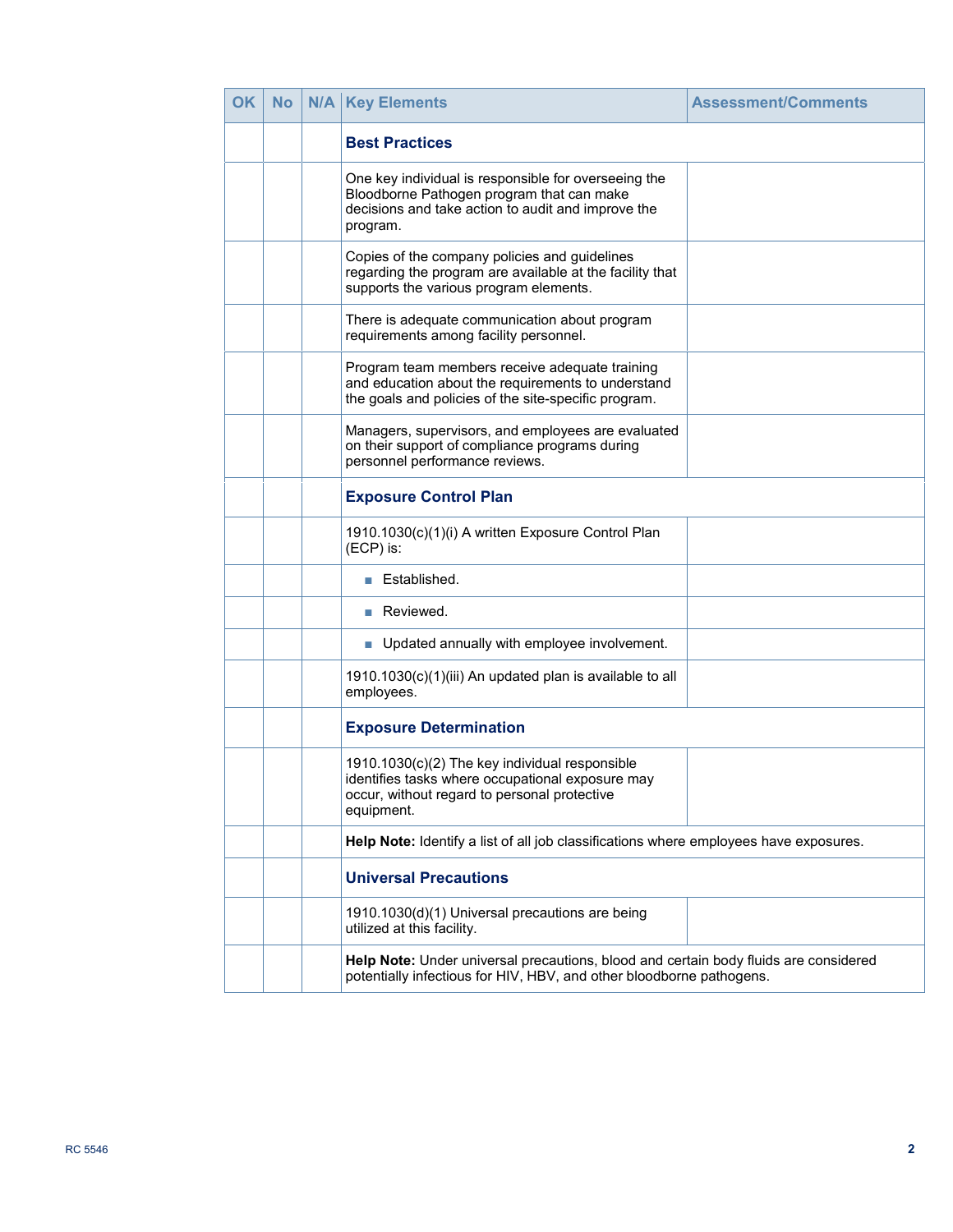| <b>OK</b> | <b>No</b> | <b>N/A   Key Elements</b>                                                                                                                                                                                                                                                                                                                                  | <b>Assessment/Comments</b> |  |
|-----------|-----------|------------------------------------------------------------------------------------------------------------------------------------------------------------------------------------------------------------------------------------------------------------------------------------------------------------------------------------------------------------|----------------------------|--|
|           |           | <b>Engineering, Work Practice, and PPE</b>                                                                                                                                                                                                                                                                                                                 |                            |  |
|           |           | 1910.1030(d)(2) A key individual responsible ensures<br>that engineering, work practices, and administrative<br>controls have been established to prevent or minimize<br>exposure to blood or other infectious material.                                                                                                                                   |                            |  |
|           |           | Help Note: Engineering controls may include, but not be limited to, needleless systems,<br>self-sheathing needles, shielded or retracting catheters.                                                                                                                                                                                                       |                            |  |
|           |           | The key individual responsible will evaluate new products and procedures regularly to<br>reduce the exposure or likelihood of an incident. Both workers and management must be<br>involved in this process.                                                                                                                                                |                            |  |
|           |           | 1910.1030(d)(3) Appropriate personal protective<br>equipment is provided at no cost to employees.                                                                                                                                                                                                                                                          |                            |  |
|           |           | Personal protective equipment is used.                                                                                                                                                                                                                                                                                                                     |                            |  |
|           |           | Training in the use of appropriate PPE is provided.                                                                                                                                                                                                                                                                                                        |                            |  |
|           |           | Help Note: Personal protective equipment may include but not be limited to, disposable<br>gloves, face and eye protection, gowns, aprons, mouthpieces, pocket masks, surgical caps,<br>and shoe covers.                                                                                                                                                    |                            |  |
|           |           | <b>Housekeeping</b>                                                                                                                                                                                                                                                                                                                                        |                            |  |
|           |           | 1910.1030(d)(2)(iii) Hand washing (HW) facilities are<br>readily accessible to employees.                                                                                                                                                                                                                                                                  |                            |  |
|           |           | Help Note: When providing hand washing facilities is not feasible, the employer shall<br>provide either an appropriate antiseptic hand cleanser in conjunction with clean cloth/paper<br>towels or antiseptic towelettes. When antiseptic hand cleansers or towelettes are used,<br>hands shall be washed with soap and running water as soon as feasible. |                            |  |
|           |           | 1910.1030(d)(4) Worksites should be maintained in a<br>clean and sanitary condition.                                                                                                                                                                                                                                                                       |                            |  |
|           |           | Help Note: All equipment and environmental and working surfaces shall be cleaned and<br>decontaminated after contact with blood or other potentially infectious materials with an<br>appropriate disinfectant.                                                                                                                                             |                            |  |
|           |           | <b>Regulated Waste and Laundry</b>                                                                                                                                                                                                                                                                                                                         |                            |  |
|           |           | 1910.1030(d)(4)(iii) Regulated waste is placed in<br>containers that are closeable, constructed to contain<br>all contents, prevent leakage, and appropriately<br>labeled or color coded.                                                                                                                                                                  |                            |  |
|           |           | Help Note: Procedures should be developed to handle regulated waste.                                                                                                                                                                                                                                                                                       |                            |  |
|           |           | 1910.1030(d)(4)(iii)(A) Contaminated sharps are<br>discarded immediately, or soon as possible, in<br>containers that are closable, puncture resistant, leak<br>proof, and appropriately labeled or color coded.                                                                                                                                            |                            |  |
|           |           | Help Note: Sharp containers should be inspected on the intervals necessary to prevent<br>overfilling.                                                                                                                                                                                                                                                      |                            |  |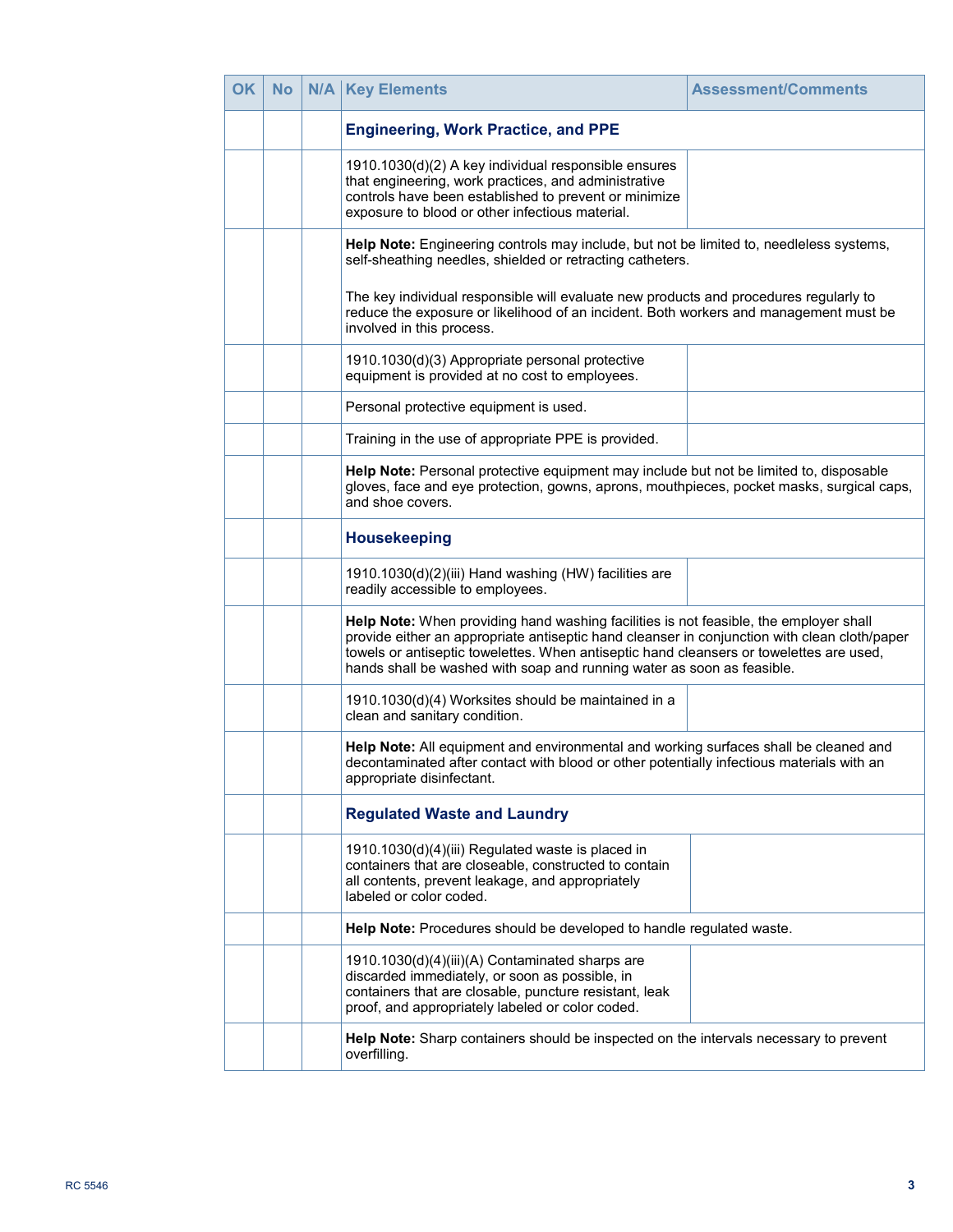| OK | <b>No</b> | <b>N/A   Key Elements</b>                                                                                                                                                                                                                                                                      | <b>Assessment/Comments</b> |
|----|-----------|------------------------------------------------------------------------------------------------------------------------------------------------------------------------------------------------------------------------------------------------------------------------------------------------|----------------------------|
|    |           | <b>Regulated Waste and Laundry (Cont'd)</b>                                                                                                                                                                                                                                                    |                            |
|    |           | 1910.1030(d)(4)(iii)(A) Contaminated sharps are<br>discarded immediately, or soon as possible, in<br>containers that are closable, puncture resistant, leak<br>proof, and appropriately labeled or color coded.                                                                                |                            |
|    |           | Minimally handle it                                                                                                                                                                                                                                                                            |                            |
|    |           | Place it in leak proof, labeled, or color coded<br>П<br>containers before transport                                                                                                                                                                                                            |                            |
|    |           | ■ Wear the appropriate PPE                                                                                                                                                                                                                                                                     |                            |
|    |           | <b>Labels and Signs</b>                                                                                                                                                                                                                                                                        |                            |
|    |           | 1910.1030(g)(1) The key individual responsible<br>ensures that warning labels (Biohazard symbol) and<br>signs are affixed to containers of regulated waste and<br>potentially infectious material, or red bags are used.                                                                       |                            |
|    |           | Help Note: Employees should notify the key individual responsible if they discover regulated<br>waste containers without labels or that red bags are not being used.                                                                                                                           |                            |
|    |           | <b>Hepatitis B Vaccination</b>                                                                                                                                                                                                                                                                 |                            |
|    |           | 1910.1030(f)(2) The key individual responsible<br>ensures that the Hepatitis B vaccination series is<br>available at no cost after initial employee training and<br>within 10 days of initial assignment to all employees<br>identified in the exposure determination section of<br>this plan. |                            |
|    |           | Help Note: If an employee declines the vaccination, the employee must sign a declination<br>form. Employees who decline may request and obtain the vaccination at a later date at no<br>cost.                                                                                                  |                            |
|    |           | <b>Post Exposure Evaluation and Follow up</b>                                                                                                                                                                                                                                                  |                            |
|    |           | 1910.1030(f)(3) Post exposure procedures are<br>documented and implemented.                                                                                                                                                                                                                    |                            |
|    |           | Help Note: Post exposure procedures shall include identifying routes of exposures, how the<br>exposure occurred, consent source testing, informing the exposed employee about the<br>source individual test results, and testing of exposed employee with consent.                             |                            |
|    |           | 1910.1030(f)(4) Documented procedures exist on<br>what information the evaluating heath care<br>professional receives and their expected timely<br>response to the exposed employee.                                                                                                           |                            |
|    |           | Help Note: The healthcare professional will receive a description of the employee's job<br>duties, route(s) of exposure, circumstances of exposure, and if possible, results of the<br>source individual's blood test and relevant employee medical records, including vaccination<br>series.  |                            |
|    |           | 1910.1030(f)(5) The key individual responsible will<br>provide the employee with a copy of the evaluating<br>heath care professional's written opinion within 15<br>days after completing the evaluation.                                                                                      |                            |